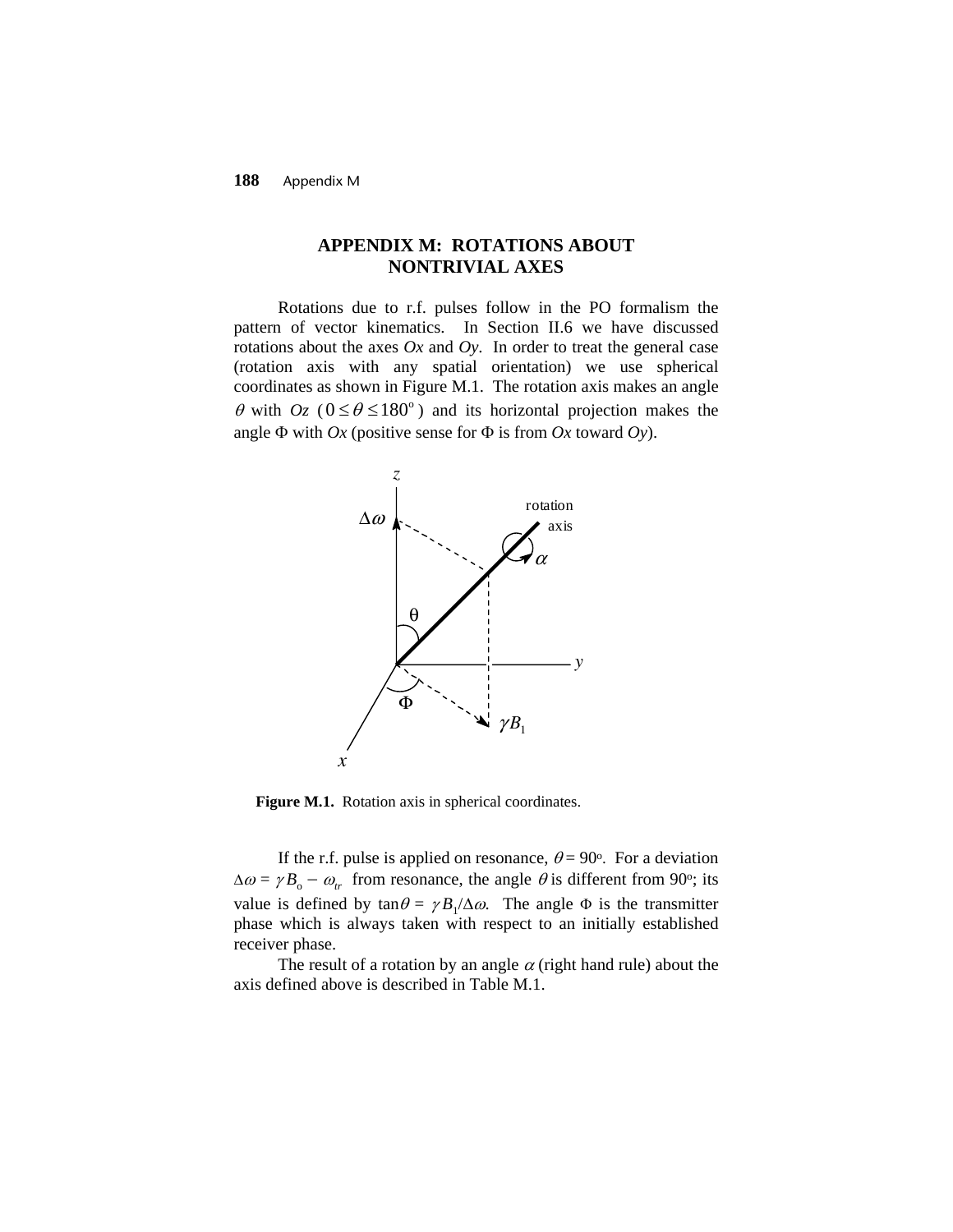| Initial<br>com-<br>ponent | Final<br>components                             |                                                 |                                                 |  |
|---------------------------|-------------------------------------------------|-------------------------------------------------|-------------------------------------------------|--|
| $I_{x}$                   | $I_{r}$ (1 – cos $\alpha$ ) ×                   | $I_{v}$ (1 – cos $\alpha$ ) ×                   | $I_{7}(1-\cos \alpha)$ ×                        |  |
|                           | $\times \sin^2 \theta \cos^2 \Phi +$            | $\times \sin^2 \theta \cos \Phi \sin \Phi +$    | $\times$ sin $\theta$ cos $\theta$ cos $\Phi$ – |  |
|                           | $+I_{r} \cos \alpha$                            | + $I_v$ sin $\alpha$ cos $\theta$               | $-I_z \sin \alpha \sin \theta \sin \Phi$        |  |
| $I_{y}$                   | $I_{x}(1-\cos\alpha)$ ×                         | $I_{v}$ (1 – cos $\alpha$ ) ×                   | $I_{z}$ (1 – cos $\alpha$ ) ×                   |  |
|                           | $\times \sin^2 \theta \cos \Phi \sin \Phi -$    | $\times \sin^2 \theta \sin^2 \Phi +$            | $\times$ sin $\theta$ cos $\theta$ sin $\Phi$ + |  |
|                           | $-I_r \sin \alpha \cos \theta$                  | $+I_{v} \cos \alpha$                            | + $I_{7}$ sin $\alpha$ sin $\theta$ cos $\Phi$  |  |
| $I_z$                     | $I_{r}$ (1 – cos $\alpha$ ) ×                   | $I_{v}$ (1 – cos $\alpha$ ) ×                   | $I_{\rm z}(1-\cos\alpha)$ ×                     |  |
|                           | $\times$ sin $\theta$ cos $\theta$ cos $\Phi$ + | $\times$ sin $\theta$ cos $\theta$ sin $\Phi$ – | $\times \cos^2 \theta +$                        |  |
|                           | + $I_{r}$ sin $\alpha$ sin $\theta$ sin $\Phi$  | $-I_{v}$ sin $\alpha$ sin $\theta$ cos $\Phi$   | $+I_z \cos \alpha$                              |  |

**Table M.1.** Final Angular Momentum Components after Rotation by an Angle  $\alpha$  about the Rotation Axis Defined by Angles  $\theta$  and  $\Phi$ .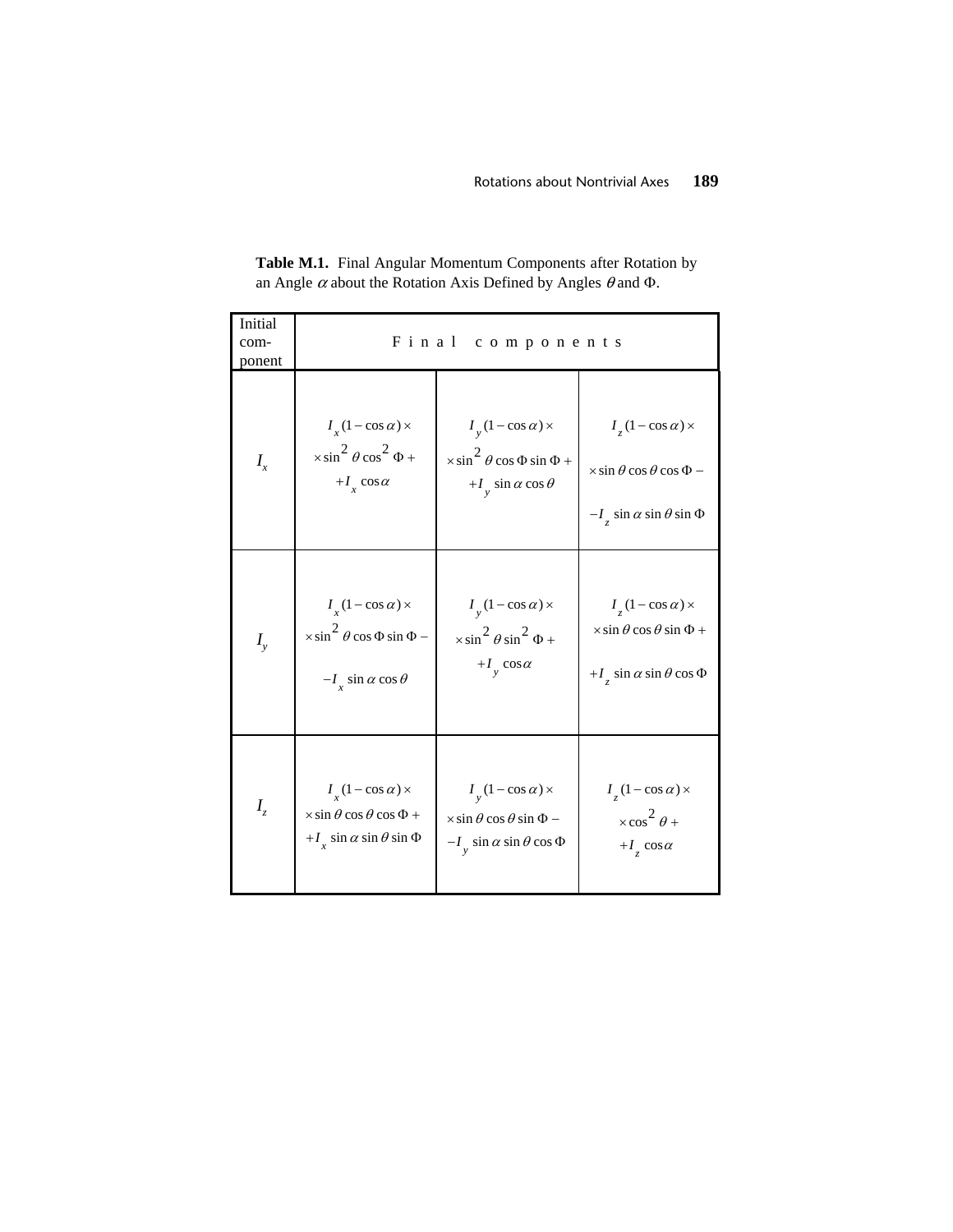## **190** Appendix M

In Table M.2 we consider the particular case of an on-resonance pulse ( $\theta$  = 90<sup>o</sup>).

**Table M.2.** Final Angular Momentum Components after Rotation by an Angle  $\alpha$  about an Axis in the *xy* Plane ( $\theta$ =90°) Defined by Angle Φ.

| Initial<br>com-<br>ponent | Final components                                               |                                                         |                               |  |
|---------------------------|----------------------------------------------------------------|---------------------------------------------------------|-------------------------------|--|
| $I_{x}$                   | $I_x \cos^2 \Phi +$<br>+ $I_x \cos \alpha \sin^2 \Phi$         | $I_y(1-\cos\alpha)$ ×<br>$\times$ cos $\Phi$ sin $\Phi$ | $-I_z \sin \alpha \sin \Phi$  |  |
| $I_{y}$                   | $I_{x}(1-\cos\alpha) \times$<br>$\times$ cos $\Phi$ sin $\Phi$ | $I_y \sin^2 \Phi +$<br>+ $I_v \cos \alpha \cos^2 \Phi$  | $I_z$ sin $\alpha$ cos $\Phi$ |  |
| $I_z$                     | $I_x$ sin $\alpha$ sin $\Phi$                                  | $-I_y \sin \alpha \cos \Phi$                            | $I_z \cos \alpha$             |  |

Very often the phase angle Φ can only take one of the "cardinal" values 0o, 90o, 180o, 270o. In this case, the product sinΦcosΦ